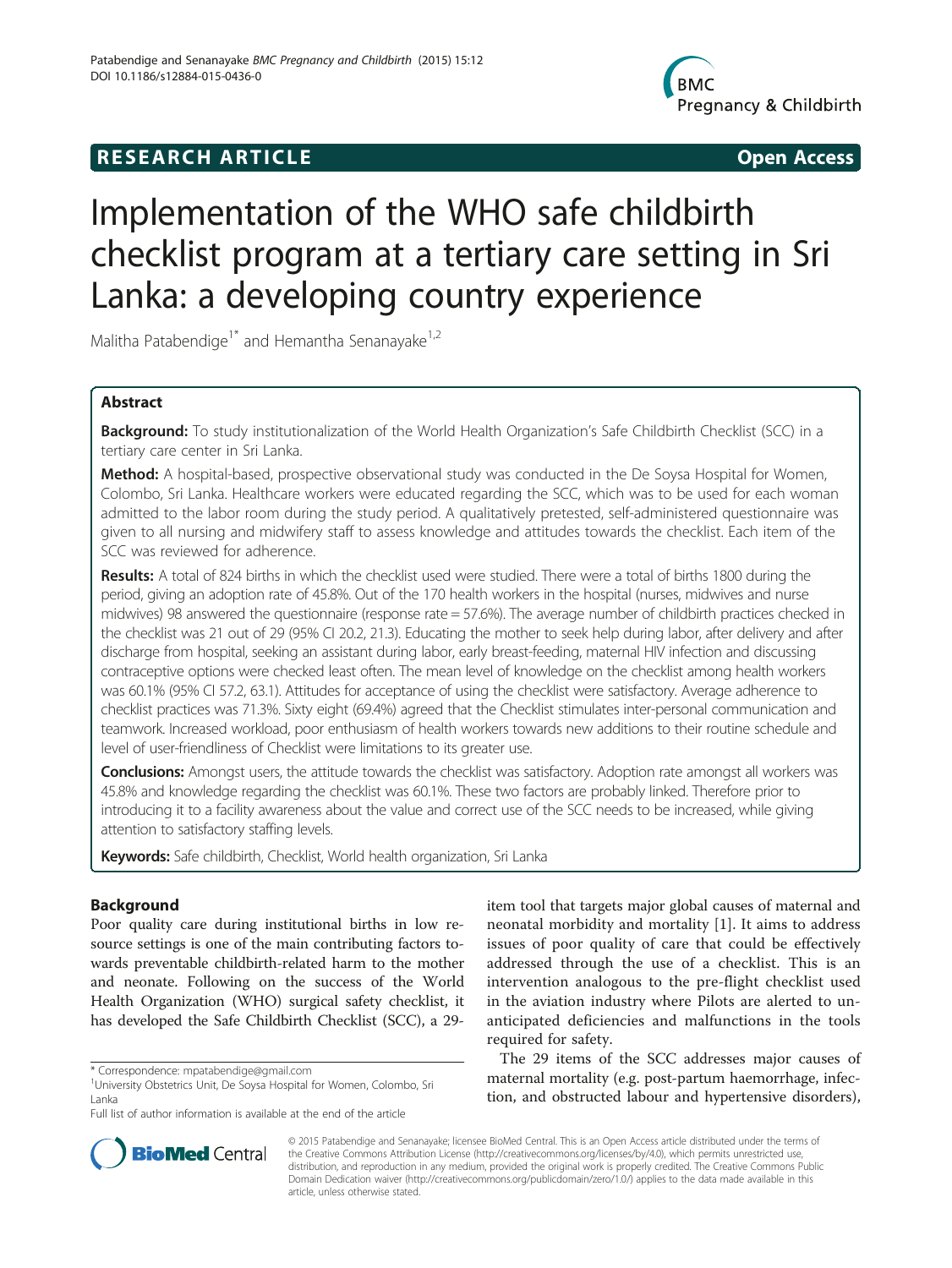intrapartum stillbirths (e.g. poor intrapartum care) and neonatal deaths (e.g. birth asphyxia, infection and complications related to prematurity) [[1\]](#page-5-0). It has been tested for usability in ten countries across Africa and Asia [\[1](#page-5-0)]. In 2010, 287 000 women died during pregnancy and childbirth and 2.6 million stillbirths occurred worldwide [[1\]](#page-5-0). Most of these were reported from developing countries, the majority of which are preventable [\[1](#page-5-0)].

With the WHO Surgical Safety Checklist [\[2](#page-5-0)], it has been found that its implementation was associated with concomitant reductions in the rates of deaths and complications among patients undergoing non-cardiac surgeries [[3\]](#page-5-0). Pilot testing of the SCC in South India has demonstrated a significant improvement in the delivery of essential safety practices by healthcare workers after its introduction [\[4](#page-5-0),[5](#page-5-0)].

Sri Lanka is a country that has achieved significant reductions in maternal and infant mortality rates with cost-effective interventions, to reach a preeminent status in maternal and childcare in the developing world [\[6,7](#page-5-0)]. Sri Lanka's, Maternal Mortality Rate was 37.7 per 100,000 live births in 2012 and the Neonatal Mortality Rate 6 per 1000 live births [\[8](#page-5-0)-[10\]](#page-5-0). The decline in maternal death rates however has been negligible in the past two decades [[8\]](#page-5-0). To improve this situation, quality of care will require to be reinforced and the SCC is potentially a tool that could help this aspect. Since Sri Lanka has achieved a good level of spread of emergency and non-emergency facilities with staff who believe they already provide high quality care, introduction of a new tool may pose unique challenges.

The main objective of this study was to implement the SCC in the setting of a tertiary care hospital in Sri Lanka. The De Soysa Hospital for Women (DSHW) is a major tertiary maternity care hospital in Sri Lanka with referrals from the whole country and well-trained staff comprising obstetricians, neonatologists, physicians, other junior doctors, nurses, nurse-midwives and midwives. It has an average of 800 births per month. It would be reasonable to surmise that the results of implementation of the SCC in such a setting may prove to be different to those from other countries.

This project was a part of the "WHO Safe Childbirth Checklist Collaboration", which aims to contribute to understanding the best conditions for implementation of the checklist.

The level of implementation, acceptance and adherence to the each item of the SCC among care providers were to be studied.

#### Methods

A hospital-based, prospective observational study was carried out in the obstetric wards of De Soysa Hospital for Women (DSHW), Colombo, Sri Lanka in November and December 2013. The investigators initially gave the necessary basic education regarding the SCC to healthcare workers in the hospital, covering an introduction, its importance, patient safety, components of SSC, how to and when to it. The healthcare workers included were nurses, nurse-midwives and midwives involved in care during labor. Authors reinforced the education by repeated visits to the wards and by giving further instructions orally and using printed leaflets. Soon after the education was completed, the SCC was introduced. SCC were attached to clinical notes of every woman who entered the labor room. This was kept with the mother's notes until discharge at which point it was collected by the researchers and compliance to each of the 29 items was studied.

Each pregnant woman entering a labor room during the study period and all the nursing and midwifery staff working in labor rooms and postnatal wards during the study period in DSHW were included in the study. Women who underwent elective caesarean sections without entering the labor rooms were excluded.

At the end of the study period, a self-administered pretested anonymous questionnaire consisting of three sections was administered to all eligible staff. Pretesting was done with a focus group discussion with a group of nurses and midwives  $(n = 10)$  working in a labor ward at the Teaching Hospital, Mahamodara, Galle, Sri Lanka, a Teaching Hospital not included to this study. This questionnaire consisted of three sections: Section 01 inquired about basic characteristics of participating health workers; In Section 02, the level of knowledge regarding SCC and knowledge regarding SCC was assessed by 05 questions and a score given as a percentage. These 05 questions were targeting components of SCC and its usage, considering a basic understanding of their level of knowledge about the SCC; In Section-03, a five-point Likert scale for five stems assessed attitudes towards acceptance of the SCC.

Data analysis was carried out using standard statistical methods. Checklist details from all checklist forms and questionnaires were entered into data sheet and descriptive statistics were used to summarize the data. Measures of dispersion and 95% confidence intervals were calculated.

Ethical aspects of the study were reviewed by the Ethical Review Committee of the (EC-13-151), Faculty of Medicine, University of Colombo, Sri Lanka, which granted approval for the study to be conducted.

#### Results

Out of a total of 1800 births during the study period there were 824 live births in whom the SCC was used, giving an adoption rate of 45.8%. There were approximately 170 nursing and midwifery staff who were eligible, out of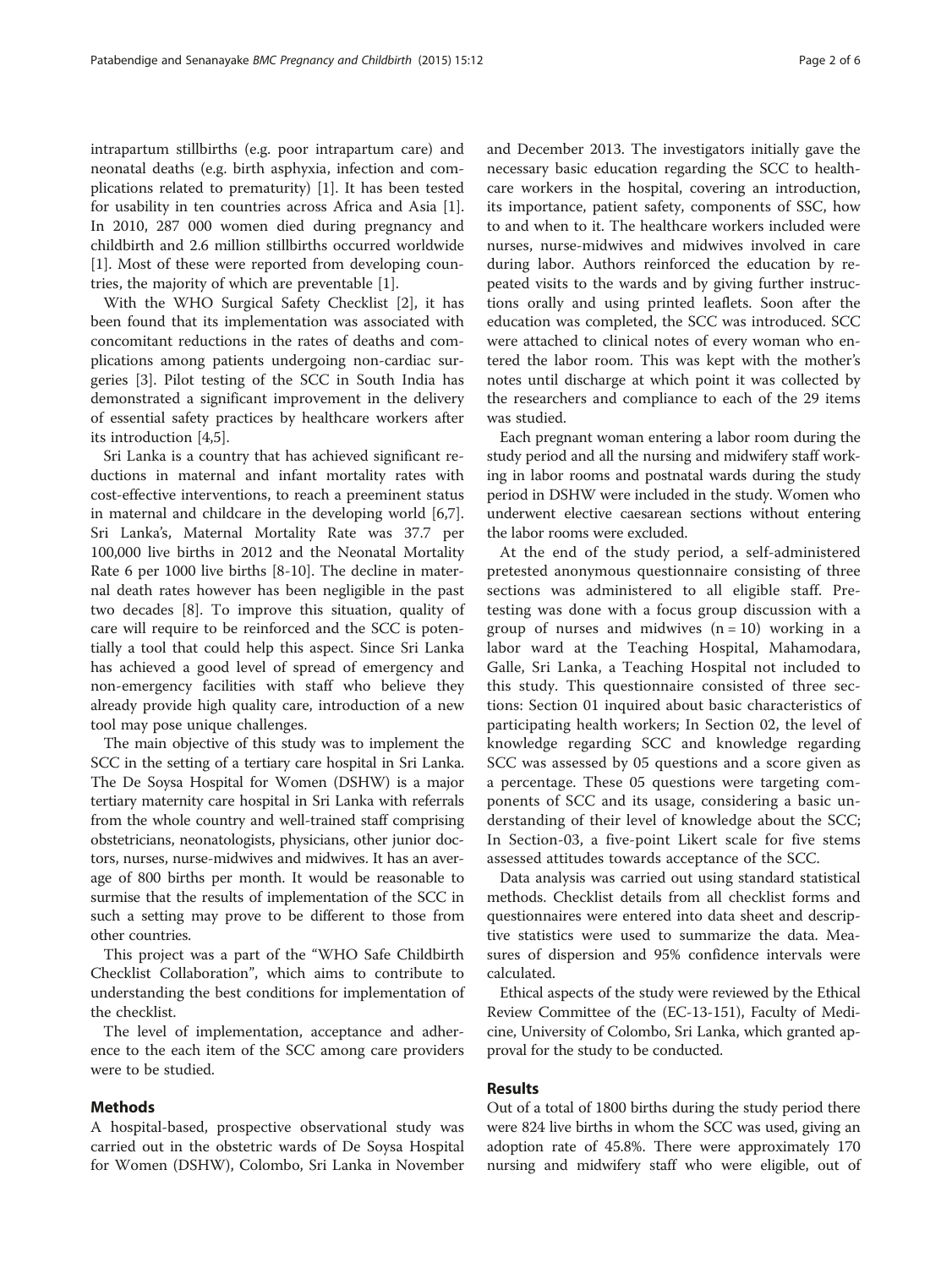whom completed questionnaires were received only from 98 with a response rate of 57.6%.

Basic characteristics of nurses and midwives  $(n = 98)$  are shown in Table 1. Average childbirth practices checked in the SCC were 21 out of 29 (95% CI 20.2; 21.3 median (IQR) of 25 (9.7), mode 28; range 0 to 29). Table [2](#page-3-0) shows adherence with each of the 29 items in the SCC. Average adherence to checklist practices was 71.3% as calculated by using adherence rates to each of the 29 items in SCC presented in Table [2.](#page-3-0) As in Table [2,](#page-3-0) checklist item numbers 08, 13, 21, 22, 27, 28, and 29 were checked least often (less than in 70%). The rate for the rest of the criteria was above 70%. Educating mother/companion to seek help (if needed or danger signs appear) during labor, after delivery and after discharge from hospital, seeking help or assistance from other staff during labor, early commencement of breastfeeding, management of maternal HIV and discussing family planning options with the mother were those checked least often. The  $27<sup>th</sup>$  item, which is regarding maternal HIV, was checked with the least frequency (124, 15% of cases). Checklist item on discussing family planning options to mother was checked in 56.4% of cases.

Mean level of knowledge on WHO SCC was 60.1% (95% CI 57.2, 63.1) among all health workers. As indicated in Table [3,](#page-4-0) attitudes for acceptance of using WHO SCC among health workers were high. Further, 68 (69.4%) out of 98 agreed that WHO SCC stimulates inter-personal communication and teamwork among nurses, midwives and doctors.

### **Discussion**

In a pilot test conducted in South India in 2010, essential childbirth-related care practices improved from an average of 10 of 29 practices at baseline to an average of 25 after the introduction of a training programme related to the SCC [[4\]](#page-5-0).

In our study, the adoption rate of SSC was 45.8% and the response rate 57.6%. Average childbirth practices checked as per WHO SCC in our study were 21 out of 29 and average adherence to checklist practices was 71.3%. According to Table [3,](#page-4-0) attitudes for acceptance of using SCC are satisfactory and most of the responses scored above 90%, indicating a high acceptance rate for the SCC in the DSHW. These adherence and adoption rates could

be considered the baseline figures in this tertiary care hospital.

In Table [3](#page-4-0), the fact that a high percentage of the health workers would want it used in case the woman delivering was herself or a family member can be considered as a sign of high acceptance. Lack of motivation and poor enthusiasm of health workers towards new introductions to their routine schedule, increased work load, lack of staff in the hospital and level of user friendliness of the SCC were the main barriers to its greater usage. It would be interesting to explore deeper into the fact that we implemented it in a tertiary care hospital that is different to where the pilot study in India [\[4](#page-5-0)] was undertaken. Findings could differ between sites, depending on the complexity of the cases, levels of staffing and skill levels of different cadres. It was possible staff in DSHW with their high self-confidence may have felt that they did not require a checklist to perform their duties. These understandings could enhance its contribution to the field.

As shown in Table [3](#page-4-0), 68 (69.4%) agreed that the SCC could stimulate inter-personal communication and teamwork among nurses, midwives and doctors. This is encouraging, since at the time of conducting this study there was a major controversy involving the nurses and midwives regarding the boundaries of their duties. This was in operation both at national and local institutional levels.

Educating to seek help during labor, after delivery and after discharge from hospital, seeking an assistant during labor was not checked satisfactorily. Checking the item on encouraging a birth companion to be present was 73.9%. However, as we noted only a very few mothers were keeping a birth companions despite this encouragement. Some of the wards involved in this study had only recently introduced the concept of allowing a labor companion. Checklist item on discussing family planning options has been checked only in 56.4%. The latest available national contraceptive prevalence is 68% [[9,10](#page-5-0)]. Any institutional delivery in which this aspect is not discussed must be considered as a lost opportunity. The SCC has highlighted this important failure. However, this may have been due to the staff considering family planning as something that is best discussed either during pregnancy or in the postnatal period, which is the usual practice in Sri Lanka. The checklist item regarding maternal HIV was the item checked with the least frequency (15%). This may be a reflection of the

Table 1 General characteristics of the participated health workers

| Participated health workers | Mean age (years)<br>(95% CI) | Average years of experience in an<br>obstetric ward (95% CI) | Average knowledge score<br>$(%)$ (95% CI) |  |  |  |
|-----------------------------|------------------------------|--------------------------------------------------------------|-------------------------------------------|--|--|--|
| Nurses ( $n = 28$ )         | 29.3(28.6,30.0)              | 5.4(3.0, 7.8)                                                | 55.7(49.1,62.3)                           |  |  |  |
| Nurse-midwives $(n = 49)$   | 33.4(32.1,34.8)              | 5.4(4.3,6.5)                                                 | 63.1(59.2,67.0)                           |  |  |  |
| Midwives $(n = 21)$         | 33.9(31.0,36.8)              | 5.5(3.3.7.8)                                                 | 59.1(53.3,64.8)                           |  |  |  |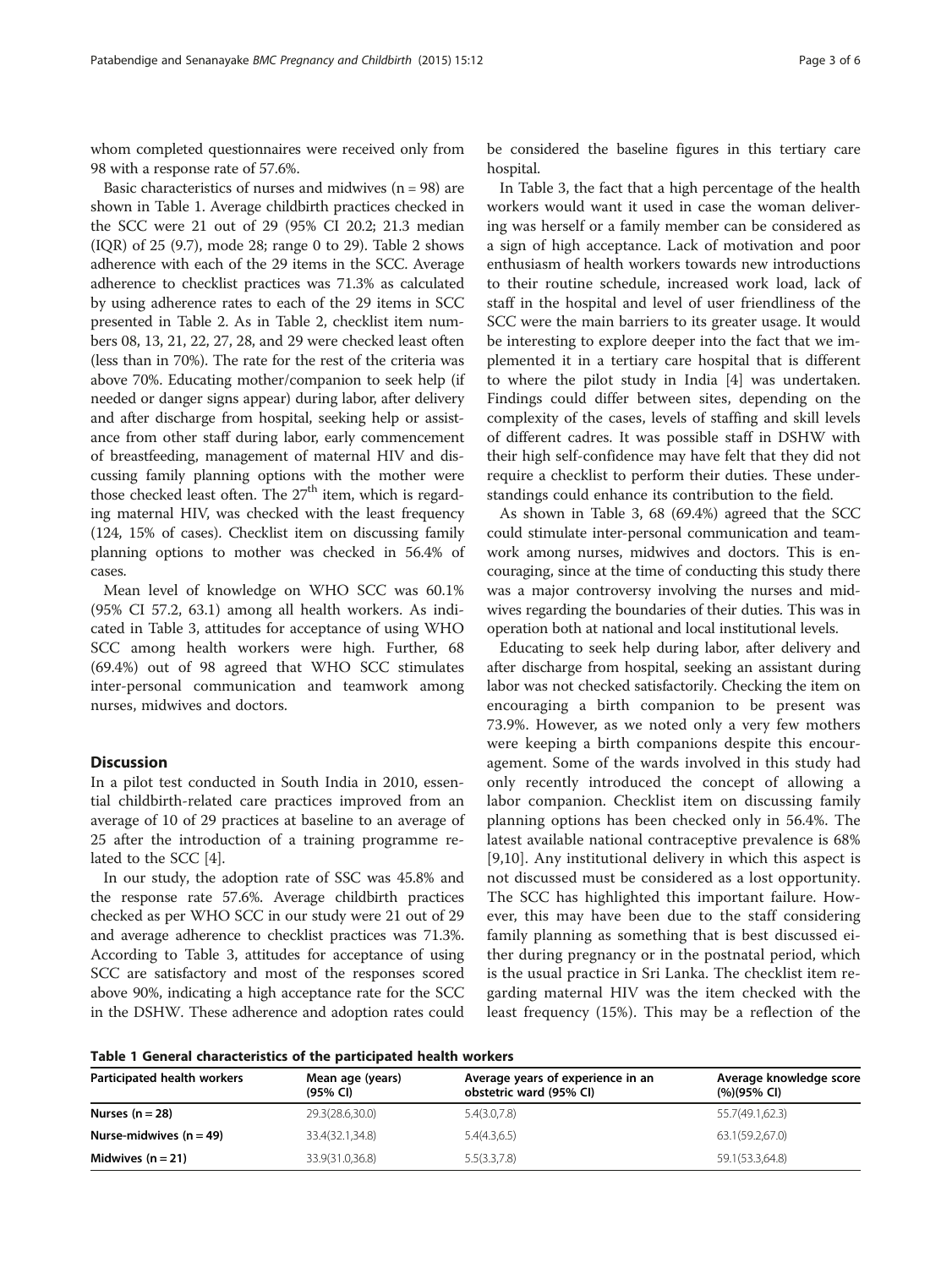#### <span id="page-3-0"></span>Table 2 Adherence to each 29 items in WHO safe childbirth checklist

| Checklist item in WHO SCC                                                                                     | Frequency of checking of<br>each item (%) n = 824 |  |
|---------------------------------------------------------------------------------------------------------------|---------------------------------------------------|--|
| On admission                                                                                                  |                                                   |  |
| 1. Does mother need referral?                                                                                 | 687(83.4)                                         |  |
| 2. Partograph started?                                                                                        | 691(83.9)                                         |  |
| 3. Does mother need to start antibiotics?                                                                     | 688(83.5)                                         |  |
| 4. Does mother need to start magnesium sulfate?                                                               | 688(83.5)                                         |  |
| 5. Does mother need to start Nevirapine?                                                                      | 682(82.8)                                         |  |
| 6. Encourage birth companion to be present at birth                                                           | 609(73.9)                                         |  |
| 7. Confirm supplies available to clean hands and wear gloves for each vaginal exam                            | 644(78.2)                                         |  |
| 8. Confirm that Mother or Companion will call for help during labor if needed                                 | 519(63)                                           |  |
| Just before pushing (or before Cesarean)                                                                      |                                                   |  |
| 9. Does mother need to start antibiotics?                                                                     | 637(77.3)                                         |  |
| 10. Does mother need to start magnesium sulfate?                                                              | 632(76.7)                                         |  |
| 11. Confirm essential supplies are at bedside for mother                                                      | 593(72)                                           |  |
| 12. Confirm essential supplies are at bedside for baby?                                                       | 593(72)                                           |  |
| 13. Assistant identified and ready to help at birth if needed?                                                | 442(53.6)                                         |  |
| Soon after birth (within 1 hour)                                                                              |                                                   |  |
| 14. Is mother bleeding abnormally?                                                                            | 619(75.1)                                         |  |
| 15. Does mother need to start antibiotics?                                                                    | 615(74.6)                                         |  |
| 16. Does mother need to start magnesium sulfate?                                                              | 607(73.7)                                         |  |
| 17. Does baby need referral?                                                                                  | 615(74.6)                                         |  |
| 18. Does baby need antibiotics?                                                                               | 611(74.2)                                         |  |
| 19. Does baby need special care/monitoring?                                                                   | 611(74.2)                                         |  |
| 20. Does baby need Antiretrovirals?                                                                           | 603(73.2)                                         |  |
| 21. Started breastfeeding and skin-to-skin contact?                                                           | 566(68.7)                                         |  |
| 22. Confirm that mother/companion will call for help if danger signs present                                  | 449(54.5)                                         |  |
| Before discharge                                                                                              |                                                   |  |
| 23. Is Mother's bleeding controlled?                                                                          | 657(79.7)                                         |  |
| 24. Mother to start antibiotics?                                                                              | 658(79.9)                                         |  |
| 25. Babyto start antibiotics?                                                                                 | 660(80.1)                                         |  |
| 26. Is Baby feeding well?                                                                                     | 653(79.2)                                         |  |
| 27. If Mother HIV positive, Mother and Baby have ARVs for 6 weeks?                                            | 124(15)                                           |  |
| 28. Discuss and offer family planning options to Mother                                                       | 465(56.4)                                         |  |
| 29. Arrange follow-up and confirm Mother/Companion will seek help if danger signs are present after discharge | 407(49.4)                                         |  |

WHO SCC-World Health Organization Safe Childbirth Checklist.

staff taking this aspect for granted, since Sri Lanka is a 'low-prevalence country' for HIV [\[10](#page-5-0)]. In fact, none of these 124 cases were HIV positive in DSHW.

It would have been useful if the education regarding the checklist was given to all health care providers including medical personnel. Educating the medical professionals would have possibly had a positive impact on the uptake of the SCC, with their leadership role in DSHW. In these hierarchical environments, everyone needs to be encouraging use of these tools even if it is the primary responsibility of the nurse, midwife and

nurse-midwife to complete it. As a suggestion for future implementation procedures, it is worthwhile to educate and address all the hierarchical positions in health care team, removing another obstacle to its implementation.

In Sri Lanka more than 99% births are hospital-based institutional deliveries, skilled birth attendants are available [[7,10](#page-5-0)]. Skilled attendance at births is considered to be the single most critical intervention for ensuring a safe childbirth [[11,12](#page-5-0)]. UNFPA has initiated using the term "midwives and others with midwifery skills" (MOMS), to define a "skilled birth attendant". Also it defines a midwife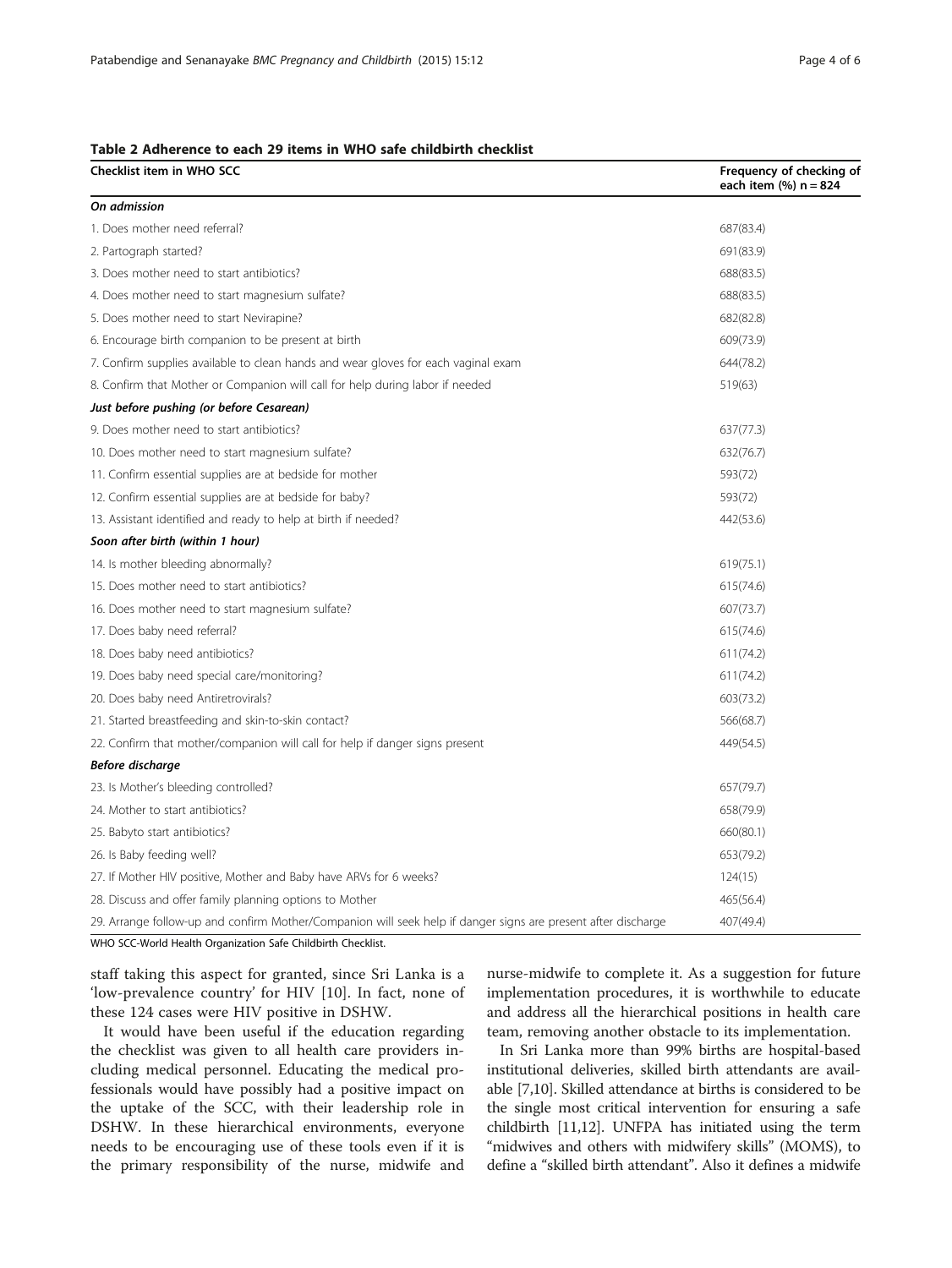| Attitudes for acceptance of using WHO SCC in routine practice                                                                                                               | <b>Nurses</b><br>$(n = 28)$ | Nurse-midwives<br>$(n = 49)$ | <b>Midwives</b><br>$(n = 21)$ | Total<br>$(n = 98)$ |
|-----------------------------------------------------------------------------------------------------------------------------------------------------------------------------|-----------------------------|------------------------------|-------------------------------|---------------------|
| 1. Implementing the WHO SSC is a good decision. (Strongly agree or Agree)                                                                                                   | 28(100)                     | 49(100)                      | 21(100)                       | 98(100)             |
| 2. WHO SCC stimulates inter-personal communication and team work among nurses,<br>midwives and doctors. (Strongly agree or Agree)                                           | 24(85.7)                    | 29(59.2)                     | 15(71.4)                      | 68(69.4)            |
| 3. WHO SCC helps to minimize errors. (Strongly agree or Agree)                                                                                                              | 28(100)                     | 46(93.9)                     | 21(100)                       | 95(96.9)            |
| 4. If you or your closest family member is undergoing childbirth and this WHO SCC is<br>being used for your/her childbirth. What is your opinion? (Strongly agree or Agree) | 28(100)                     | 47(95.9)                     | 19(90.5)                      | 94(95.9)            |
| 5. Using the WHO SCC in Sri Lanka is practical. (Strongly agree or Agree)                                                                                                   | 27(96.4)                    | 45(91.8)                     | 20(95.2)                      | 92(93.9)            |

#### <span id="page-4-0"></span>Table 3 Attitudes for acceptance of using WHO SCC in routine practice among participated health workers

WHO SCC-World Health Organization Safe Childbirth Checklist.

in a broader context to include nurses, physicians and others who have obtained proficiency in midwifery skills [[11](#page-5-0)]. Evidence from many countries, including Sri Lanka indicates that skilled midwives functioning in the community from preconception onwards can have a drastic impact on reduction of maternal and neonatal mortality and morbidity [\[12,13](#page-5-0)]. In WHO recommendations to improve maternal and newborn health, there are specific roles related to childbirth assigned to each health worker in the team [\[14](#page-5-0)]. Teamwork is very important in care during childbirth. Almost all respondents agreed that the SCC would help to minimize errors. Checklists are the way the aviation industry circumvents problems that may result from dependence on the judgment and memory of individuals. The same principle could help save the lives of mothers and their babies.

Identification of barriers is necessary to achieve a better uptake of interventions and to improve implementation of clinical practice strategies [\[15](#page-5-0)]. Also, discussions of clinical practice problems with health workers are known to help improve care quality and adherence to clinical guidelines [[16](#page-5-0)]. Behavioral interventions are known to be effective, but it is always challenging to bring evidence based changes into routine practice [\[15,17,18](#page-5-0)]. Therefore before and after implementing this kind of programme proper training and regular surveillance is worthwhile to maintain optimal use of the intervention. Except for the items on referrals and starting the partogram, rest of the items in SCC are very practical and helpful to healthcare workers to achieve safe practice. Without the SCC, it may be difficult to cover all these aspects. Also we could suggest to the SCC Collaboration to consider numbering each of the items in the checklist improving its user-friendliness. Currently in centers providing care for laboring mothers, delivery practices are carried out based on practical knowledge of the care providers, not according to checklist-based procedures. Therefore, especially in centers with a higher workload as in developing countries where the chances of errors are higher, implementation of checklist-based practices will obviously increase the safety and improve quality.

Evidence from our study should be interpreted in the context of its limitations. Checking of SCC items was not directly observed as in the pilot test in South India [[4\]](#page-5-0). Perception on teamwork is difficult to be assessed with a questionnaire and the self-administered nature of it could also be considered as a limitation. We used a purely descriptive format and there was no comparison group. A follow-up study could see if the practices with the checklist improved over time and if there is a sustained impact.

#### **Conclusions**

Adoption of the WHO Safe Childbirth Checklist is poor in this tertiary care hospital in Sri Lanka where a good level of coverage of maternity care exists. However, healthcare workers' attitudes towards acceptance of using the SCC to reduce maternal and neonatal childbirth-related harm were positive. The gap between and adoption rate and level of knowledge on SSC needs to be addressed before attempting to implement the SCC in a new setting. Educating all categories of staff, including those who may have a supervisory role is likely to have a positive impact. This study opens the discussion on factors that could lead to improved use of the SCC.

#### Competing interests

The authors declare that they have no competing interests.

#### Authors' contributions

Conceived and designed the experiments: MP, HS. Performed the experiments: MP. Analyzed the data: MP,HS. Contributed reagents/materials/ analysis tools: MP, HS. Wrote the paper: MP, HS. All authors read and approved the final manuscript.

#### Authors' information

1. Dr.Malitha Patabendige. MBBS (University of Ruhuna), Certificate in Biostatistics (University of Colombo), Certificate in Epidemiology (University of Colombo). House Officer, University Obstetrics Unit, De Soysa Hospital for Women, Colombo, Sri Lanka.

2. Professor.Hemantha Senanayake. MBBS, MS, FRCOG, FRCSEd. Professor in Obstetrics and Gynaecology, Faculty of Medicine, University of Colombo, Sri Lanka. Consultant Obstetrician and Gynaecologist, University Obstetrics Unit, De Soysa Hospital for Women, Colombo, Sri Lanka.